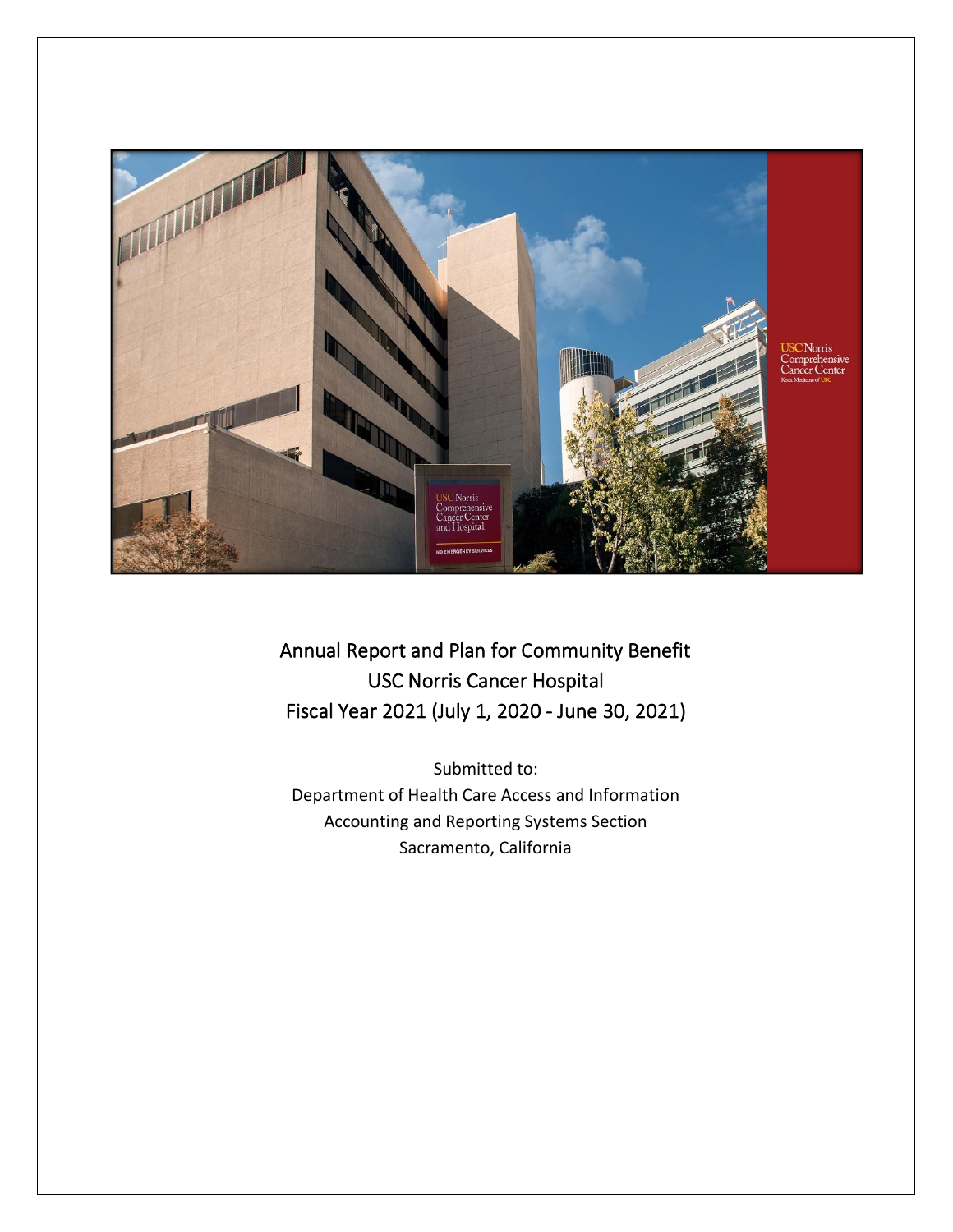# **Contents**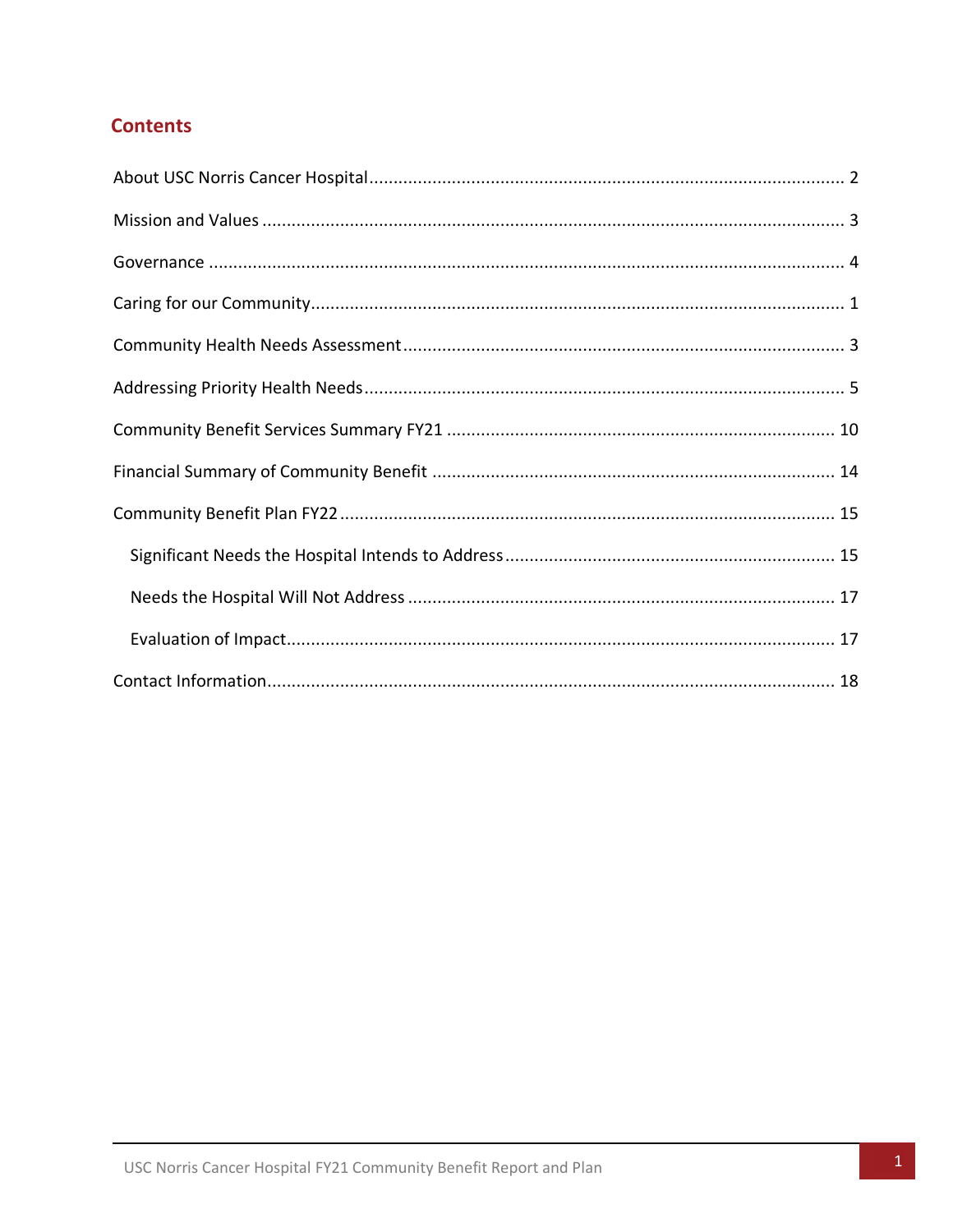# <span id="page-2-0"></span>**About USC Norris Cancer Hospital**

#### **Keck Medicine of USC**

Keck Medicine of USC is the University of Southern California's medical enterprise. Encompassing academic excellence, world-class research and state-of-the-art clinical care, we attract internationally renowned experts who teach and practice at the Keck School of Medicine of USC, the region's first medical school.

We operate the Keck Medical Center of USC, which includes two acute care hospitals: Keck Hospital of USC and USC Norris Cancer Hospital. The enterprise also owns the community hospital USC Verdugo Hills Hospital, and it includes more than 40 outpatient facilities, some at affiliated hospitals, in Los Angeles, Orange, Kern, Tulare and Ventura counties. In addition, we operate USC Care Medical Group, a medical faculty practice.

#### **USC Norris Cancer Hospital**

USC Norris Cancer Hospital has been at the forefront of the fight against cancer for more than 40 years. The 60-bed hospital is one of the eight original comprehensive cancer centers designated by the National Cancer Institute and has a mission to translate scientific discoveries into innovative therapies for its patients.

USC Norris Cancer Hospital focuses on 13 key areas of cancer treatment: breast cancer, gastrointestinal cancer, genetic counseling, gynecological cancers, health and neck cancers, hematology, lung cancer, melanoma, neuro-oncology, radiation oncology, sarcoma, skin cancer and urologic oncology. As an integral part of a university-based medical center, USC Norris Cancer Hospital offers access to hundreds of innovative clinical trials and extensive patient education, empowering patients to take an active role in their health care.

#### **Awards**

USC Norris Cancer Hospital was the recipient of the following awards and accolades in FY21:

- U.S. News & World Report Best Hospitals
	- o Ranked in the top 3 in Los Angeles County and top 5 in California
- Magnet® designated by American Nurses Credentialing Center's (ANCC) Magnet Recognition Program® for nursing excellence
- Top hospital for LGBTQ+ patients and health-care workers by the Human Rights Campaign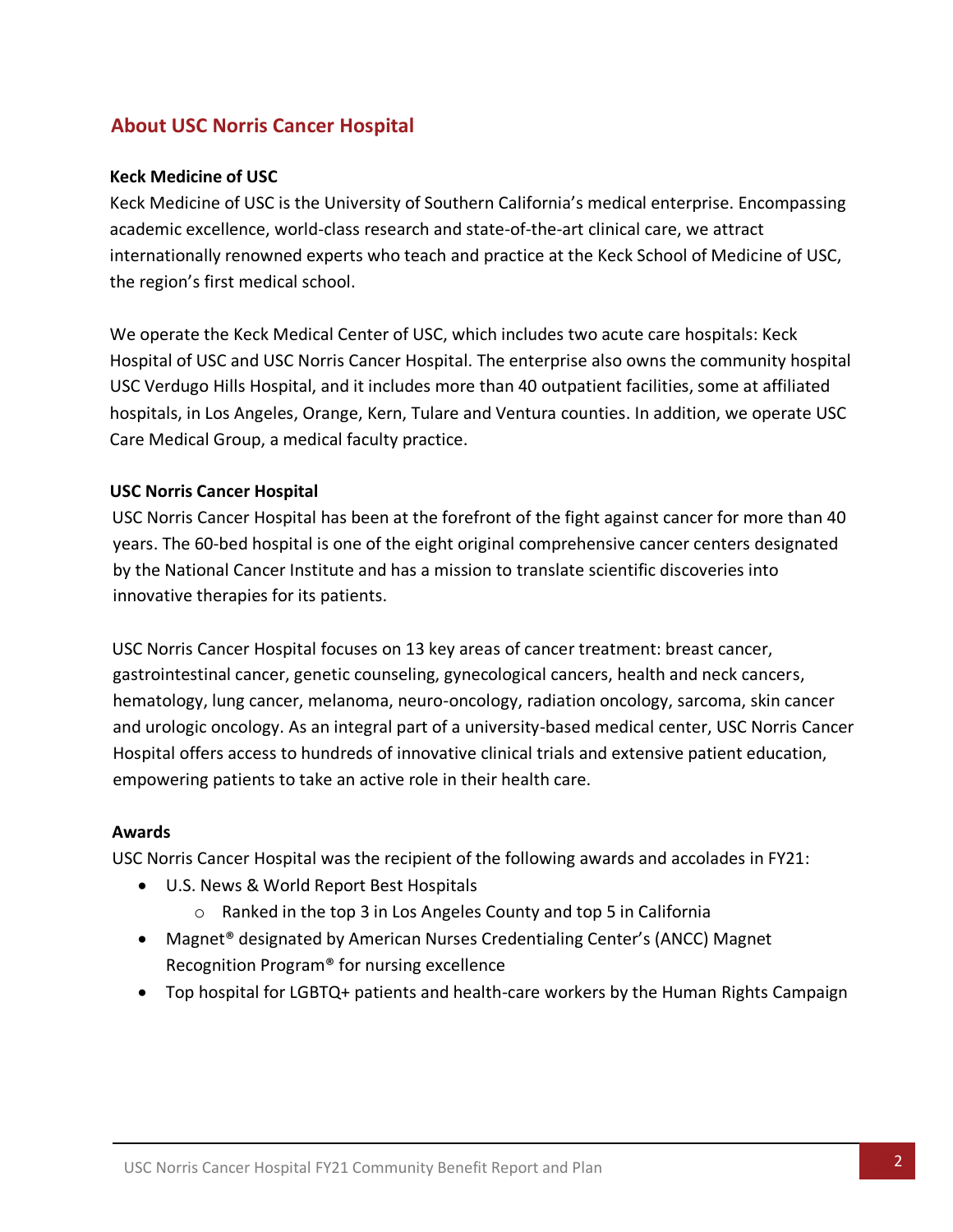# <span id="page-3-0"></span>**Mission and Values**

#### **Mission**

Keck Medical Center of USC.

- We strive to be the trusted leader in quality health care that is personalized, compassionate and innovative.
- We stand for empowerment, integrity, respect, collegiality and vitality.
- We commit to authenticity.
- We commit to excellence in clinical care, teaching and research.
- You can count on us to be fully present in the delivery of uncompromising health care.

#### **Values**

- We deliver quality health care through uncompromised service excellence.
- We show compassion while building positive relationships with our colleagues, our patients and their families.
- We contribute to innovation through collegial collaboration.
- We are empowered to improve the performance of the organization.
- We have integrity and are accountable to the highest professional standards.
- We demonstrate respect for our environment by our demeanor, actions, and personal appearance.
- We demonstrate vitality by being fully present and engaging others.
- We are responsible for authentic communication with our colleagues, our patients and their families.
- We provide a private, safe and secure environment.
- We commit to personalizing the "KNOWN" Service Standards™
	- o Kind greeting
	- o Notice needs
	- o Own it
	- o Wow them
	- o Next steps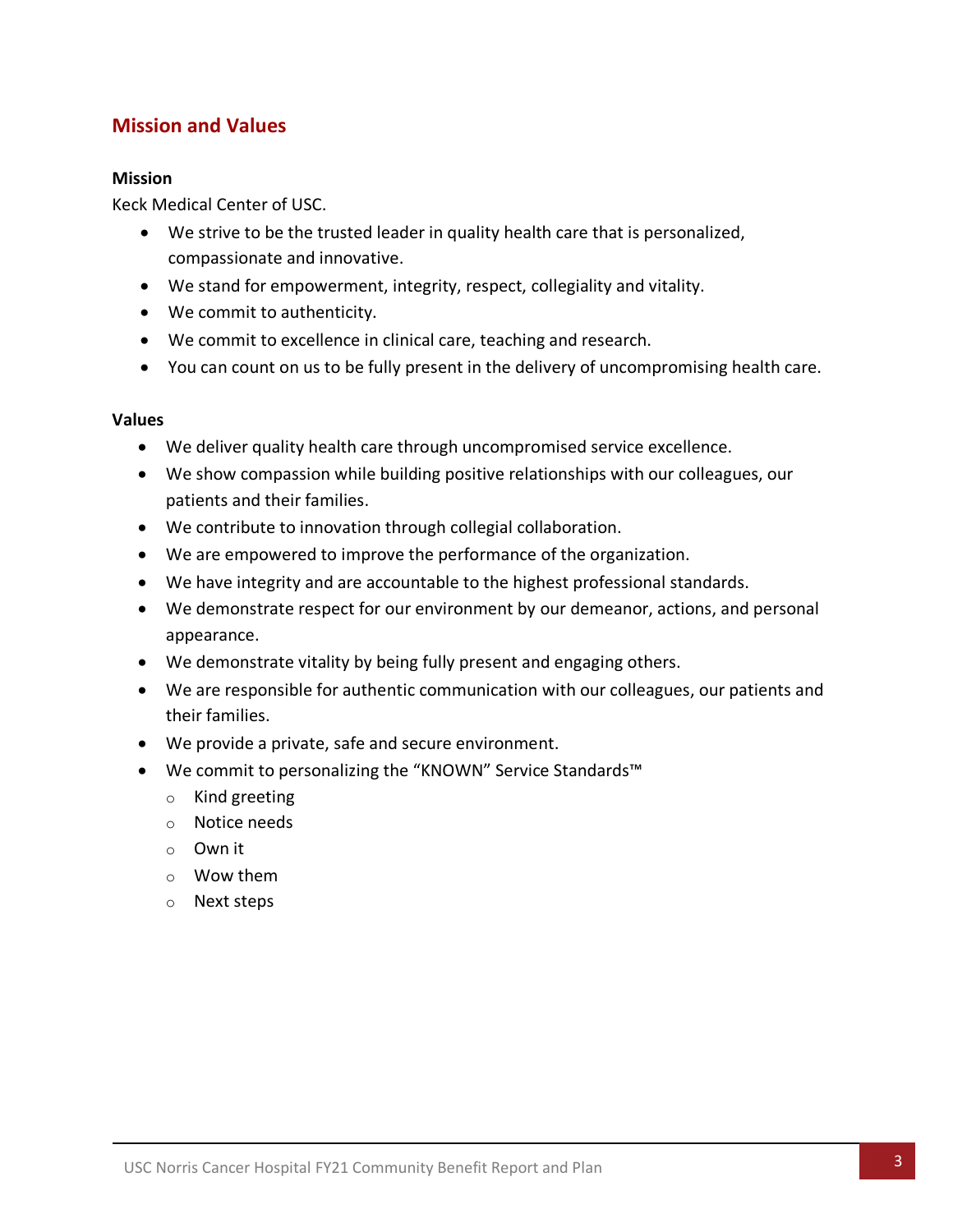### <span id="page-4-0"></span>**Governance**

The USC Health System Board provides strategic, financial, and operational oversight to the USC Health System and clinical care activities across the University and its health professional schools, enables the USC Health System to be nimble and thrive in a competitive Los Angeles health care market, and continues to ensure patient access and experience meet the highest levels of safe and quality care.

#### **USC Health System Board**

Wanda M. Austin, PhD Tia Bush Carol L. Folt, PhD Rod Hanners Gerald Hickson, MD John Kusmiersky, JD Leonard D. Schaeffer Steven D. Shapiro, MD William E.B. Siart Jim Staten Charles F. Zukoski, PhD

The Board of Directors provides organizational leadership for community benefit. The Board functions as an oversight and policy-making body for the hospital's community benefit commitments, efforts and strategic alignment with community needs. The Board has accountability for community benefit performance.

#### **Keck Hospital of USC and USC Norris Cancer Hospital Governing Board**

| Tammy Capretta, MPH, RN | <b>Marty Sargeant</b>    |
|-------------------------|--------------------------|
| Mark Cunningham, MD     | Steven D. Shapiro, MD    |
| Michael Gallagher       | Steven Siegel, MD, PhD   |
| Stephanie Hall, MD      | Vaughn Starnes, MD       |
| <b>Rod Hanners</b>      | James Staten             |
| Caryn Lerman, PhD       | Annette Sy, DNP, MSN, RN |
| Holly Muir, MD          | Mark Todd, PhD           |
| David Peng, MD, MPH     | Alison Wilcox, MD        |
|                         |                          |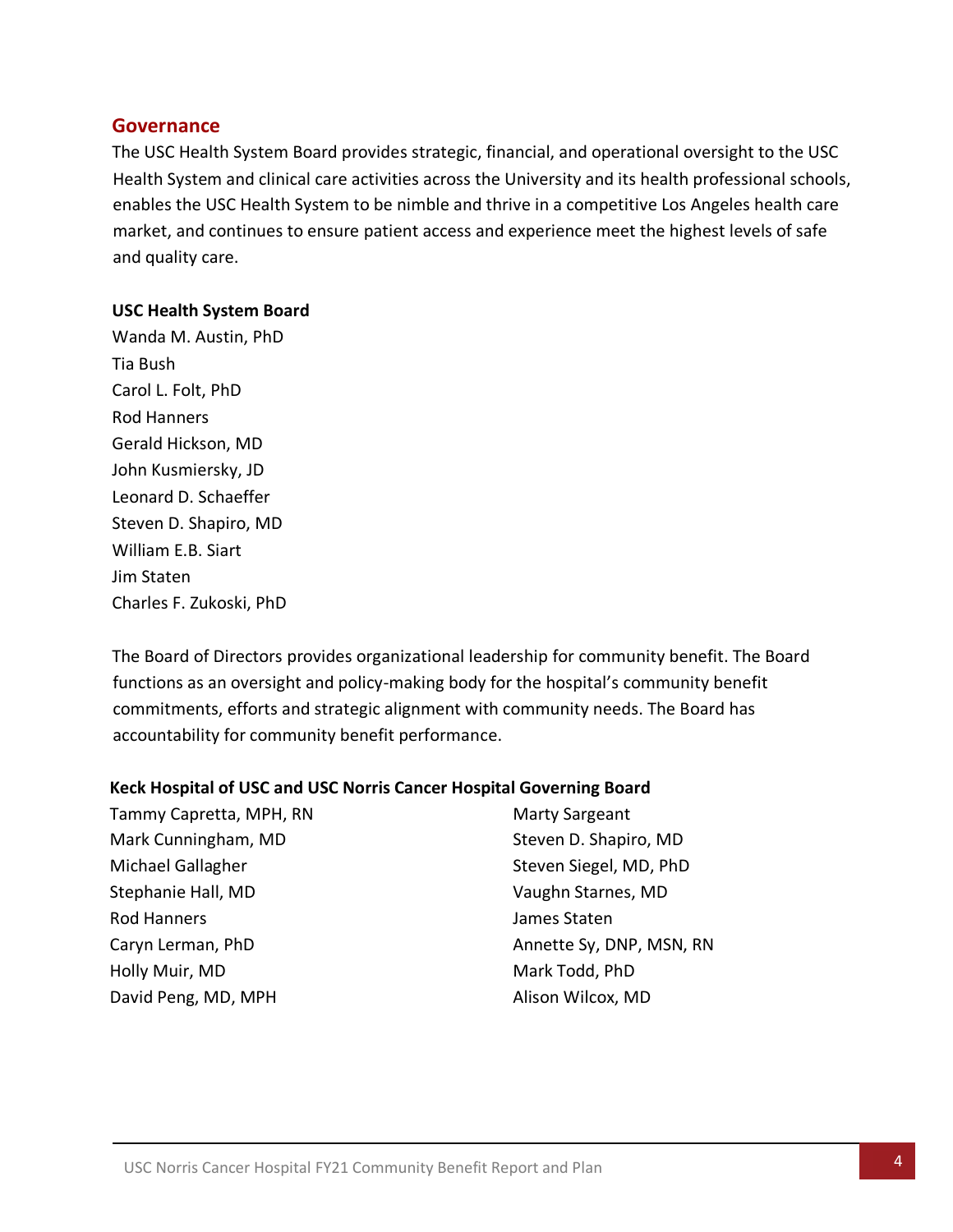# <span id="page-5-0"></span>**Caring for our Community**

USC Norris Cancer Hospital recognizes its obligation to provide service above and beyond its role as a healing facility. This report demonstrates tangible ways in which USC Norris is fulfilling its mission to improve the health and wellbeing of our community and provide personalized, compassionate and innovative health care. USC Norris provides financial assistance to those in the community who cannot afford services, or whose health insurance does not cover all services rendered. In addition, USC Norris invests in the community to increase access to health care services and improve health.

#### **Service Area**

USC Norris Cancer Hospital is located east of downtown Los Angeles on the USC Health Sciences Campus at 1441 Eastlake Avenue, Los Angeles, California 90033. USC Norris is located in the Boyle Heights neighborhood of Los Angeles in LA County Service Planning Area (SPA) 4. The hospital draws primarily adult patients regionally from Southern California, with a primary service area of Los Angeles County, California.



**Map of Los Angeles County by Service Planning Areas 1-8**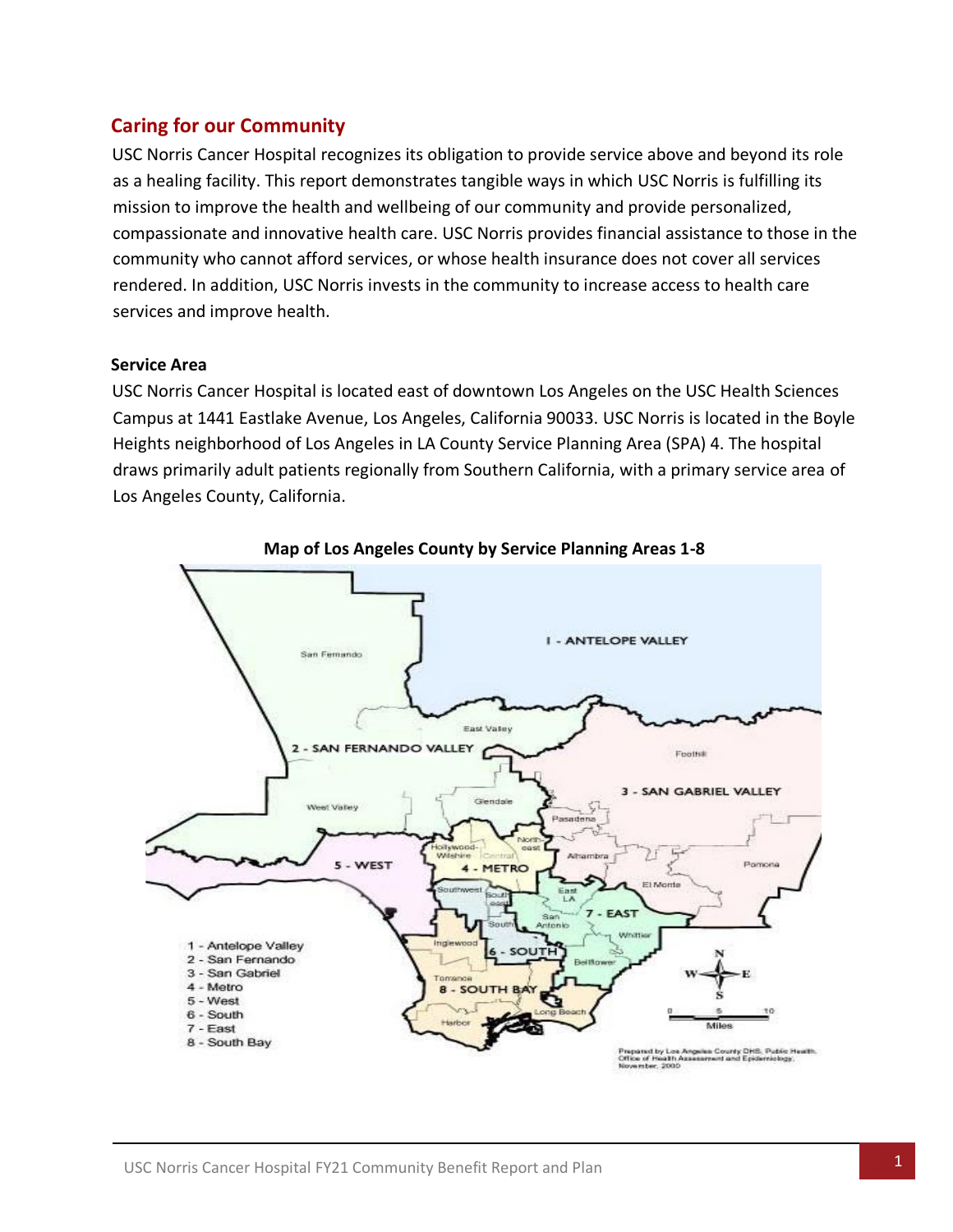#### **Community Snapshot**

The population of Los Angeles County is 10,057,155. Children and youth make up 22.8% of service area population, 64.9% are adults, and 12.2% are seniors, ages (65 and older. Almost half of the population (48.3%) is Hispanic or Latino. At 26.7% of the population, Whites are the second largest race/ethnic group in the service area. Asians make up 14.1% of the population in the service area and African Americans are 8% of the population. In Los Angeles County, Spanish is spoken in 39.4% of the homes, 43.3% of the residents speak English only, and 10.9% speak an Asian language in the home.

Among county residents, 22.6% are at or below 100% of the federal poverty level (FPL), which is higher than in the state (15.8%). Poverty increases for the population at 200% of FPL as 45% of county residents are at 200% of FPL. In Los Angeles County, children suffer with higher rates of poverty (30.4%) compared to the state (21.9%). Low levels of education are linked to poverty and poor health. In the county, 77.7% of the adult population, 25 years and older, have obtained a high school diploma or higher education. This is lower than the state rate of 82.1%.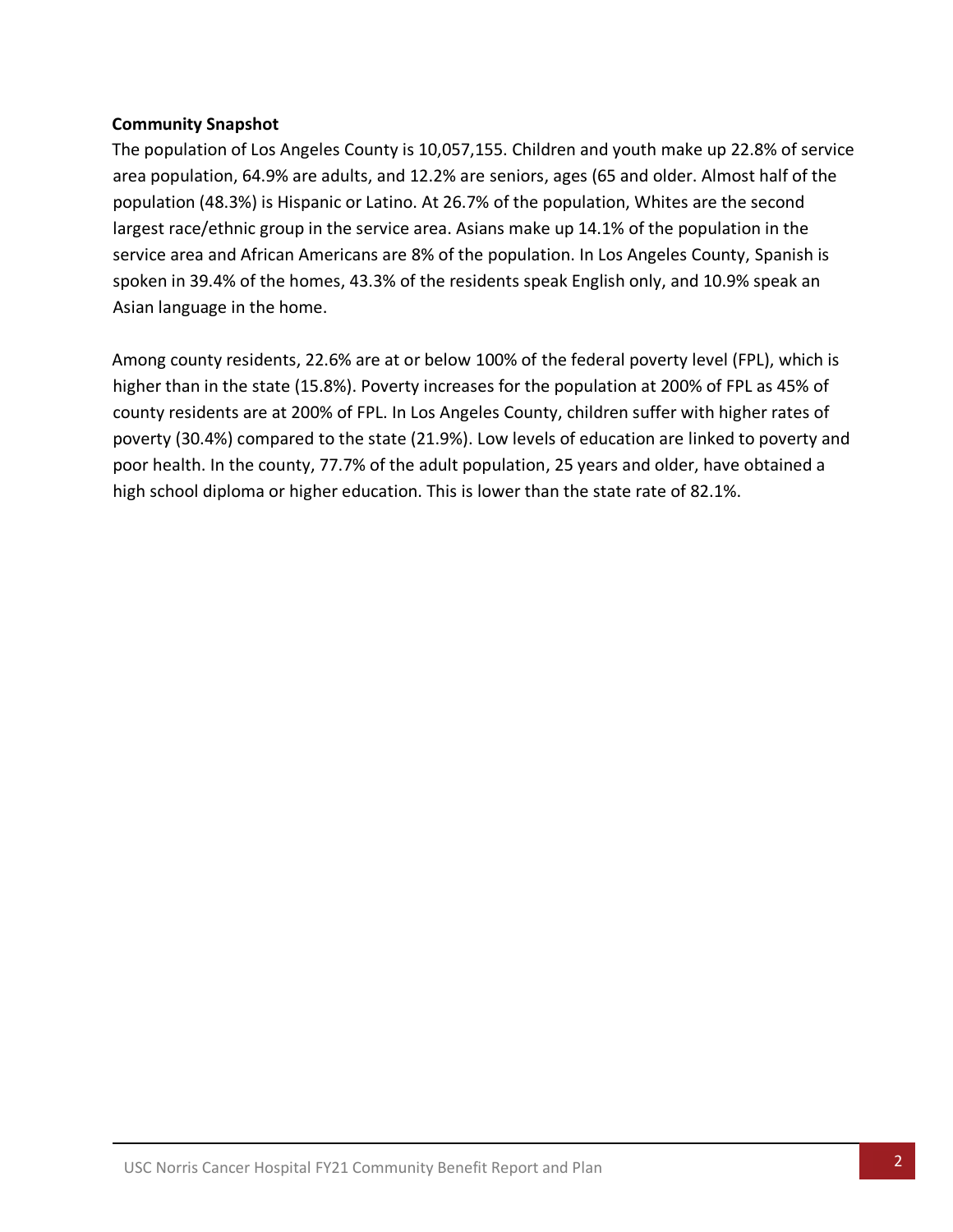# <span id="page-7-0"></span>**Community Health Needs Assessment**

USC Norris completed a Community Health Needs Assessment (CHNA) in 2019 as required by state and federal law. The CHNA is a primary tool used by the hospital facility to determine its community benefit plan, which outlines how it will give back to the community in the form of health care and other community services to address unmet community health needs. The assessment incorporated components of primary data collection and secondary data analysis that focused on the health and social needs of the service area.

The CHNA examined up-to-date data sources for the service area to present community demographics, social determinants of health, access to health care, leading causes of death, cancer incidence and mortality, disease and disability, health behaviors, mental health, substance use and misuse, and preventive practices. When applicable, these data sets were compared to the Healthy People 2020 objectives.

Targeted interviews were used to gather information and opinions from persons who represent the broad interests of the community served by the hospital. Eight (8) interviews were completed from February to March, 2019. Interviewees included individuals who are leaders and/or representatives of medically underserved, low-income, and minority populations, local health or other departments or agencies that have current data or other information relevant to the health needs of the community. Input was obtained from the Los Angeles County Department of Public Health.

#### **Community Engagement**

In addition, Keck Medicine of USC commissioned the National Health Foundation (NHF) to conduct a Community Environmental Scan in FY19 to create a three-dimensional picture of the hospital communities, including their social, economic and physical barriers to healthy living, and engage the community for their perspectives on these issues.

This community engagement strategy was designed to gather community input on disparities within the hospital's service area, understand community resources, gauge gaps in services, clarify and enhance the community profile and provide recommendations for strategies and investments that could address community concerns and health disparities. Data collection occurred in three phases: community canvassing, focus groups and community stakeholder surveys.

Community canvassing occurred at two large events across the hospital's service area. The canvassing events engaged 111 residents. During these canvassing events, community residents were recruited for focus groups in multiple languages. Ten (10) focus groups engaged 108 persons and were conducted from November 2018 to March 2019.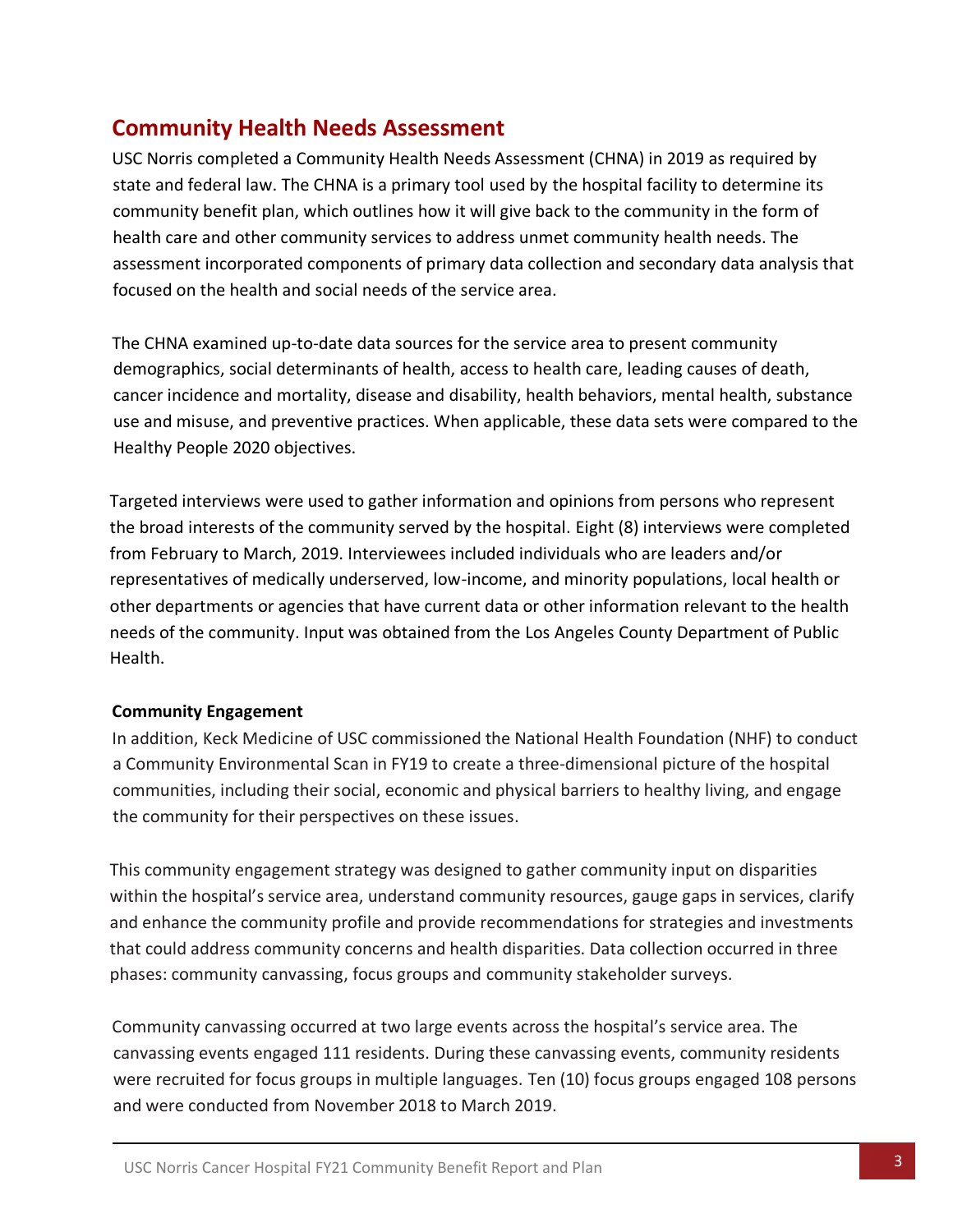Finally, community stakeholders were identified during these community canvassing and focus group recruitment events. Executive leaders in community organizations or schools, or individuals heavily involved in addressing community issues through local government were identified as qualified stakeholders. Stakeholder surveys were developed and disseminated once canvassing and focus group themes emerged. The surveys summarized the needs and concerns of community residents, which allowed the NHF team to ask stakeholders more direct questions regarding the severity of the emerging issues. The eleven (11) responding stakeholders represented a broad range of interest in the hospital's services area and included nonprofit leaders, school principals, police department representatives and local government officials.

#### **Priority Health Needs**

Health needs were identified from secondary data using the size of the problem (relative portion of population afflicted by the problem) and the seriousness of the problem (impact at individual, family, and community levels). The analysis of secondary data yielded a preliminary list of significant health needs, which then informed primary data collection. The primary data collection process was designed to validate secondary data findings, identify additional community issues, solicit information on disparities among subpopulations, ascertain community assets to address needs and discover gaps in resources.

The identified significant health needs were prioritized with input from the community. Housing and homelessness, mental health, and preventive practices were ranked as the top three priority needs in the service area. The calculations of the community input resulted in the following priority ordering of the significant health needs:

- 1. Housing and homelessness
- 2. Mental health
- 3. Preventive practices
- 4. Chronic diseases
- 5. Access to health care
- 6. Sexually transmitted infections
- 7. Cancer
- 8. Overweight and obesity

### The complete CHNA report and the prioritized health needs can be accessed at

[https://www.keckmedicine.org/community-benefit/.](https://www.keckmedicine.org/community-benefit/) We welcome feedback on the Community Health Needs Assessment and Implementation Strategy. Please send your feedback to: [BenefitandOutreach@med.usc.edu.](mailto:BenefitandOutreach@med.usc.edu.)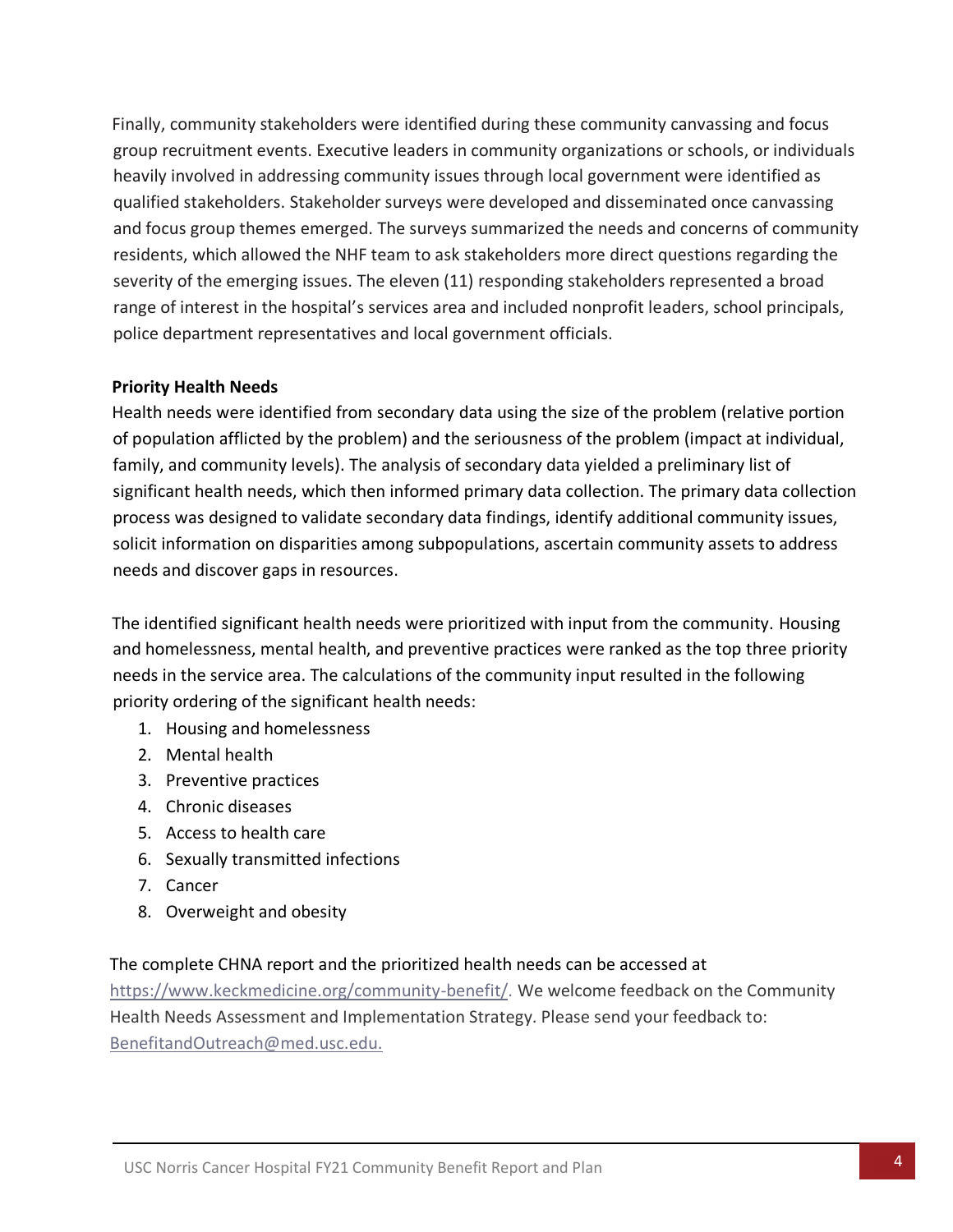# <span id="page-9-0"></span>**Addressing Priority Health Needs**

In FY21, USC Norris engaged in activities and programs that addressed the priority health needs identified in the 2020-2022 Implementation Strategy. USC Norris has committed to community benefit efforts that address cancer care and treatment, overweight and obesity, and preventive practices. Selected activities and programs that highlight the USC Norris commitment to the community are detailed below.

#### **Cancer Care and Treatment**

#### **Response to Need**

#### Patient Perspective Series

USC Norris presented the Patient Perspective Series, which explored the cancer journey from diagnosis to survivorship and built community among cancer patients and their loved ones. The Patient Perspective Series featured cancer survivors who are authors, artists, academics, and motivational speakers whose narratives serve to destigmatize cancer, as well as mentor fellow cancer patients and educate and inform the public. Topics such as doctor-patient communications, cancer survivorship, and end-of-life decision making were addressed from the distinct perspective of cancer survivors who share their personal insights with the audience. The Patient Perspective Series was offered free of charge to the public.

#### I AM Program

I AM Program provides a virtual opportunity for AYA patients to create music during their chemotherapy treatment cycle and meaningfully impact anxiety, depression, somatic symptoms, and resilience.

#### Support Groups

The community was served by several support groups, open to the public and offered free of charge, which included:

- Adolescent and Young Adult Cancer Support Group for Parents and Caregivers
- Bladder Cancer Support Group
- Prostate Cancer Support Group

### Cancer Sponsorships

Support of community organizations focused on cancer prevention awareness, prevention and treatment. These organizations received financial support to address cancer:

- Leukemia & Lymphoma Society (LLS) for the Greater Los Angeles Light the Night event
- GO2 Foundation for Lung Cancer
- Cancer Support Community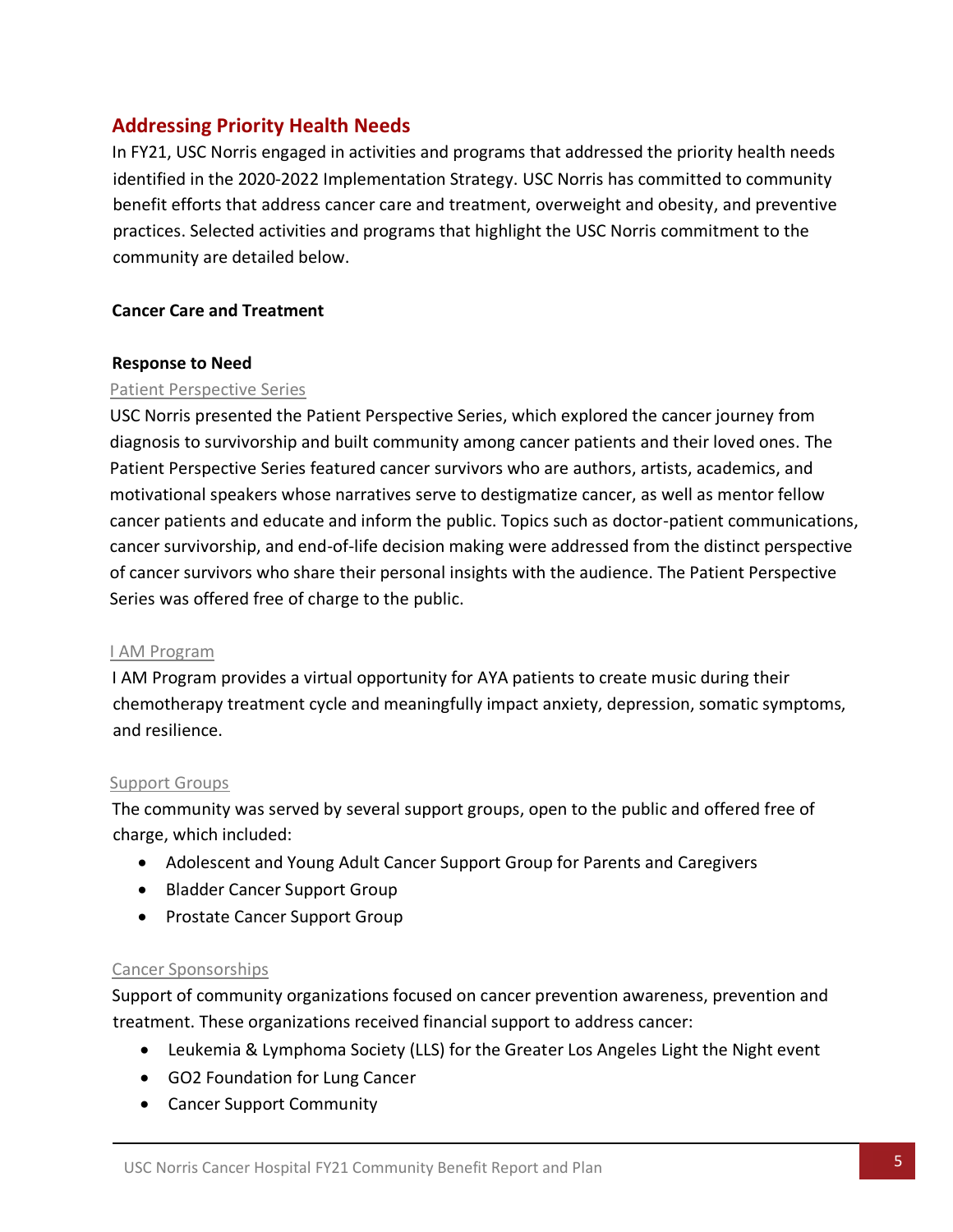#### Health Education

USC Norris Cancer Hospital hosted education seminars and workshops on a variety of topics open to the public and provided health education informational materials. Public health education in the media and community health awareness events were conducted to encourage healthy behaviors, and prevent and treat cancer.

#### Electronic Health Library

Norris provided access to an electronic health library available to the public on its website. The site provided information on health conditions, wellness and prevention.

#### CancerHelp

*CancerHelp* is a computer-based cancer education program from the National Cancer Institute. This program is available to patients, staff and the public.

### The Patient Education and Community Outreach Center (PEOC)

PEOC and Jennifer Diamond Cancer Resource Library is a state-of-the-art facility with print and electronic cancer education and resource materials devoted to patients, their families and community members seeking information on cancer. The center also provided outreach activities and conducted informational programs.

#### LGBTQ Healthcare Equality Leaders

In 2020, the Human Rights Campaign Foundation (HRC), the educational arm of the nation's largest LGBTQ civil rights organization, designated Keck Medicine's hospitals — Keck Medical Center of USC, which consists of Keck Hospital of USC and USC Norris Cancer Hospital, and USC Verdugo Hills Hospital — as LGBTQ Healthcare Equality Leaders.

The HRC's Healthcare Equality Index provides health care facilities information and resources that help ensure that LGBTQ people have access to nondiscriminatory, patient-centered care. The report is used to applaud facilities that have shown their commitment to LGBTQ patient-centered care, with scores based on the services and programs offered to the LGBTQ community.

#### **Overweight and Obesity**

#### **Response to Need**

#### Food Assistance

In collaboration with the American Heart Association, the hospital supported food security measures in East LA neighborhoods and increasing SNAP incentives for fruit and vegetable purchase. Over the past year, families were provided with immediate food assistance.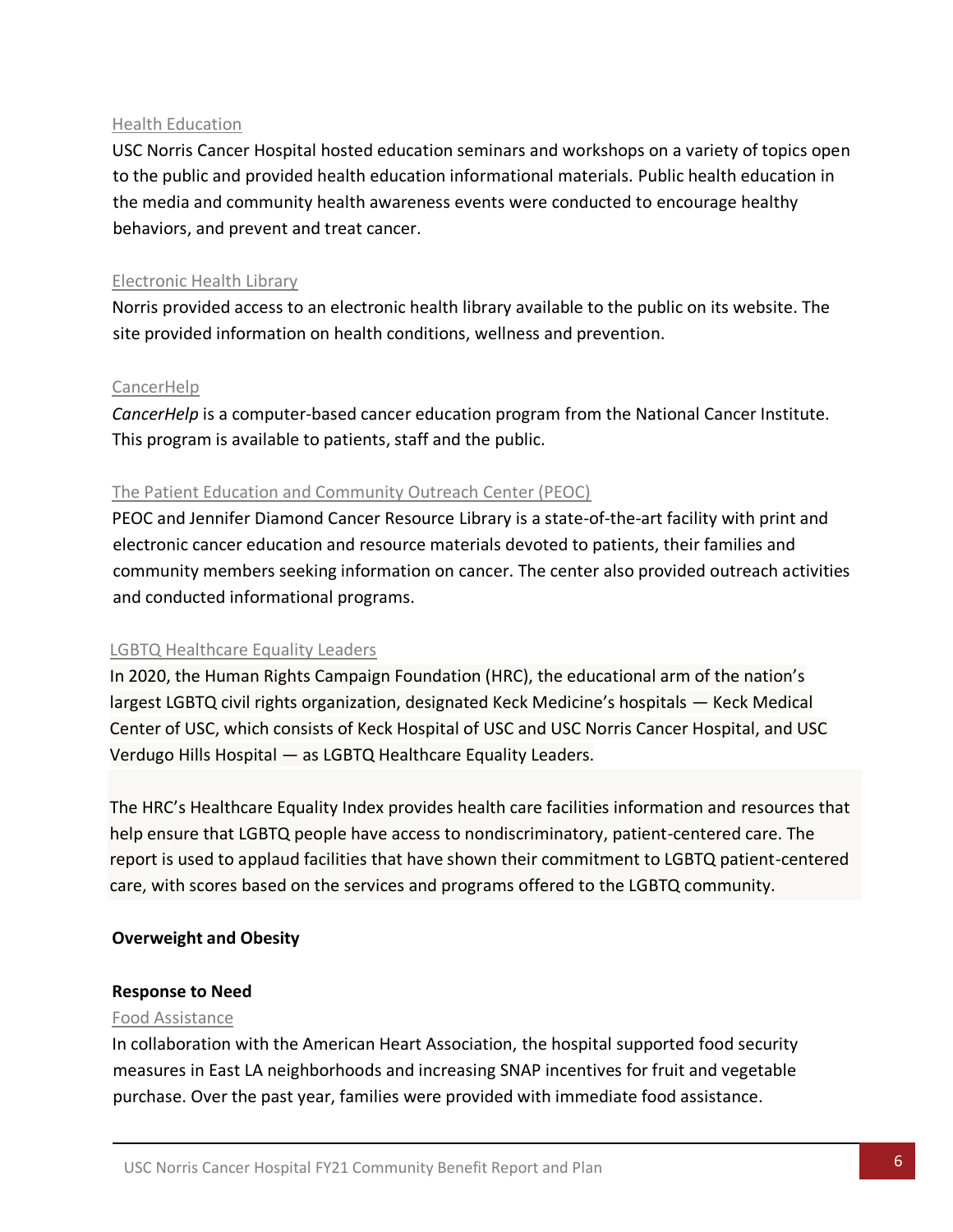#### Inglewood Active Communities Collaborative

The hospital supported the American Heart Association's Inglewood Active Communities Collaborative in partnership with the Unified School District to virtually implement a physical activity program in K-8 schools aimed at keeping the students physically active. As a result, 82% of students reported increasing the average numbers of days per week that they were physically active.

#### EmPOWERED

Norris supported the American Heart Association's EmPOWERED to Serve/Social Support Circles are designed to foster social connections, reduce isolation, and encourage a sharing of knowledge and skills. Sessions included virtual health lessons on chronic condition management. Participants often utilized the program through their place of worship.

#### **Preventive Practices**

#### **Response to Need**

#### Transportation

Taxi vouchers were made available to patients and families for whom accessing transportation is a barrier to obtaining care.

#### Health Education

USC Norris Cancer Hospital hosted education seminars and workshops on a variety of topics open to the public and provided health education informational materials. Public health education in the media and community health awareness events were conducted to encourage healthy behaviors and prevent cancer.

#### Patient Perspective Series

USC Norris presented the Patient Perspective Series, which explored the cancer journey from diagnosis to survivorship and built community among cancer patients and their loved ones. The Patient Perspective Series featured cancer survivors who are authors, artists, academics, and motivational speakers whose narratives serve to destigmatize cancer, as well as mentor fellow cancer patients and educate and inform the public. Topics such as doctor-patient communications, cancer survivorship, and end-of-life decision making were addressed from the distinct perspective of cancer survivors who share their personal insights with the audience. The Patient Perspective Series was offered free of charge to the public.

#### Patient Assistance Program

The Patient Assistance program assisted individuals in managing their medications.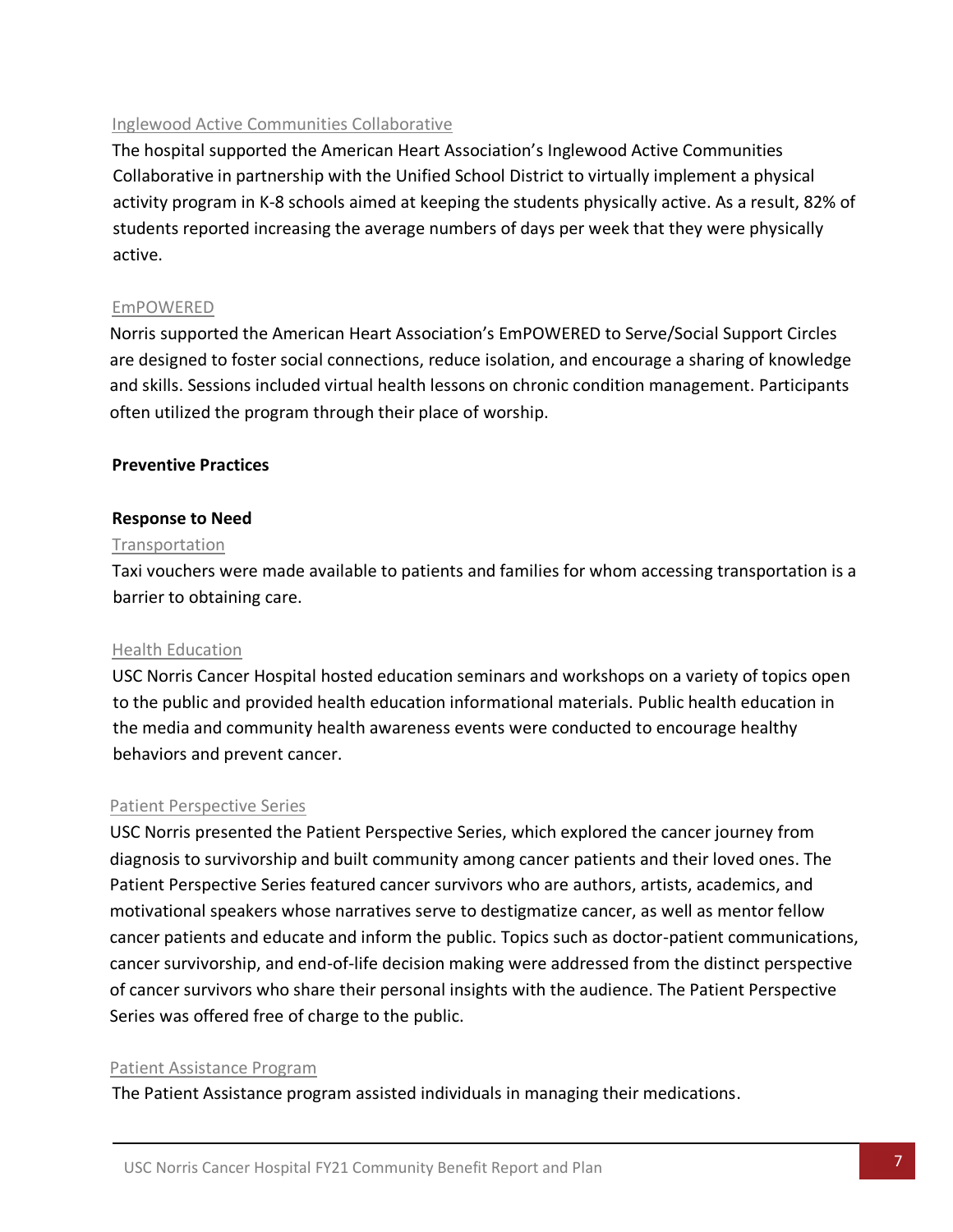#### Guadalupe Homeless Project

USC Norris supported a local East Los Angeles shelter that served men and women over the age of 55. The Guadalupe homeless project is the only shelter for older women in Los Angeles.

#### Tobacco and Vaping Advocacy

USC Norris supported the American Heart Association's advocate efforts against tobacco and vaping. In 2021, the cities of Maywood and Alhambra took steps to reduce the harm from tobacco use in their communities by eliminating the sale of flavored tobacco products while adding electronic tobacco products to retail licensure.

#### Promesa Boyle Heights

USC Norris supported Proyecto Pastoral's social justice collaborative and promotora network that focuses on community organization, leadership development and restorative practice efforts.

# **COVID-19 Response**

USC, Keck Medicine and USC Verdugo Hills Hospital established dedicated coronavirus update pages to serve a variety of audiences needing to know safety precautions, visitor policies and more.

#### Research

Ali Gholamrezanezhad, MD, a clinical emergency radiologist with Keck Medicine of USC, was one of the first researchers to study COVID-19 in early 2020. Today, Gholamrezanezhad has coauthored more than 40 papers on the disease, gathering and analyzing a wide array of data and patient scans.

#### Vaccine Access

Keck Medicine has been increasing efforts to raise vaccination access to the predominantly Latino communities around the Health Sciences Campus. Given the disproportionate impact of COVID-19 on Latino and African American communities, efforts to quickly vaccinate these high-risk community members was important. In January 2021, Keck Medicine of USC opened up 300 slots for the first dose of the COVID-19 vaccine to the 65-and-older family members of Environmental Health Services employees and cafeteria workers.

#### National Advocacy

Lourdes Baezconde-Garbanati, PhD, MPH, a member of the Pandemic Research Center at the Keck School of Medicine of USC, the Associate Director of Community Outreach at USC Norris Cancer Center and chair of the Board of Directors of the National Alliance for Hispanic Health, presented to the White House COVID-19 Health Equity Task Force. The task force, which is chaired by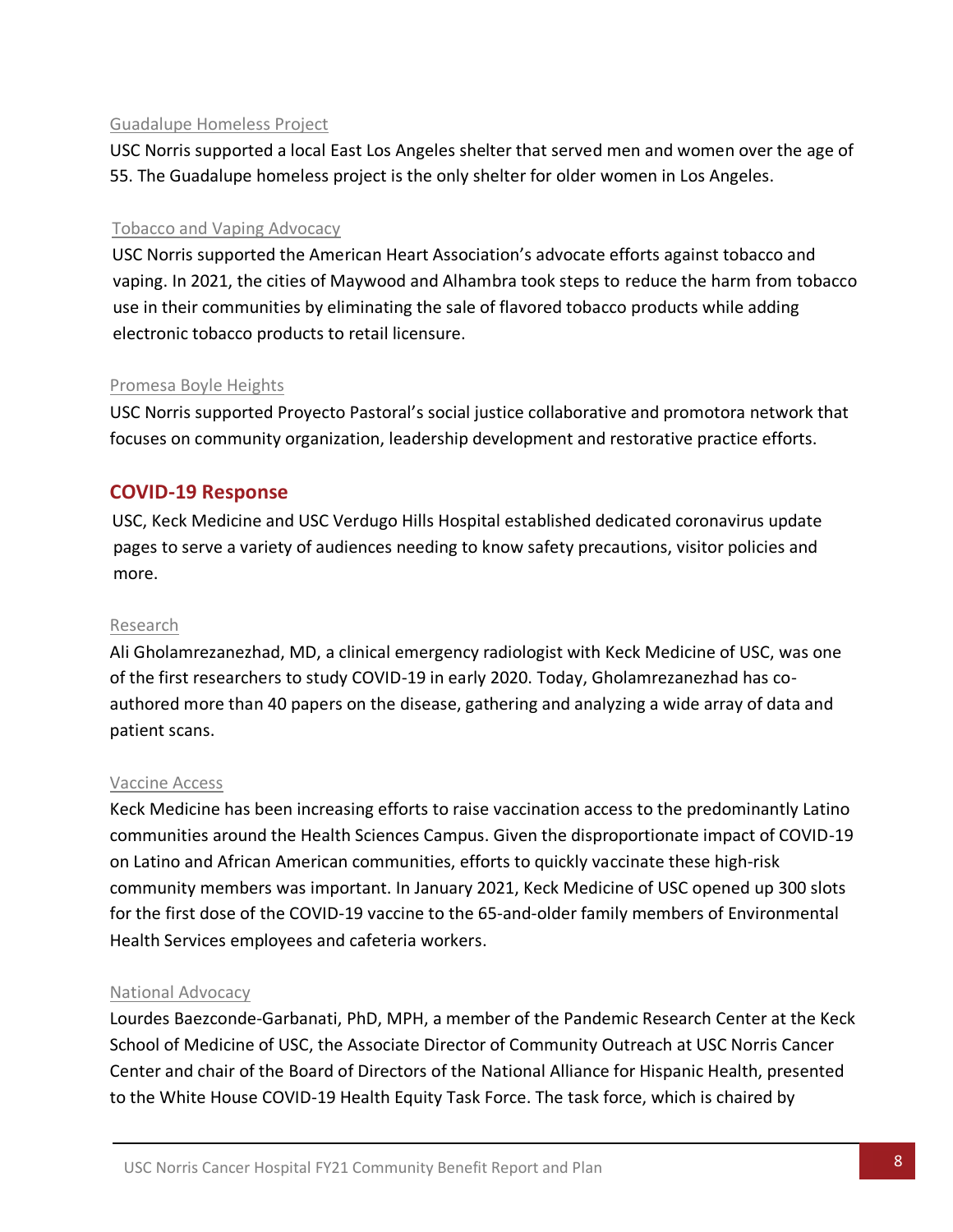Marcella Nunez Smith, MD, MHS, of Yale School of Medicine, was created by President Joe Biden and Vice President Kamala Harris to study and address the disproportionate impact of the pandemic on some of the nation's most vulnerable communities.

#### Food Assistance

In collaboration with the American Heart Association, Norris supported food security measures in East LA neighborhoods and increasing SNAP incentives for fruit and vegetable purchase. Over the past year, more than 85,000 families were provided with immediate food assistance.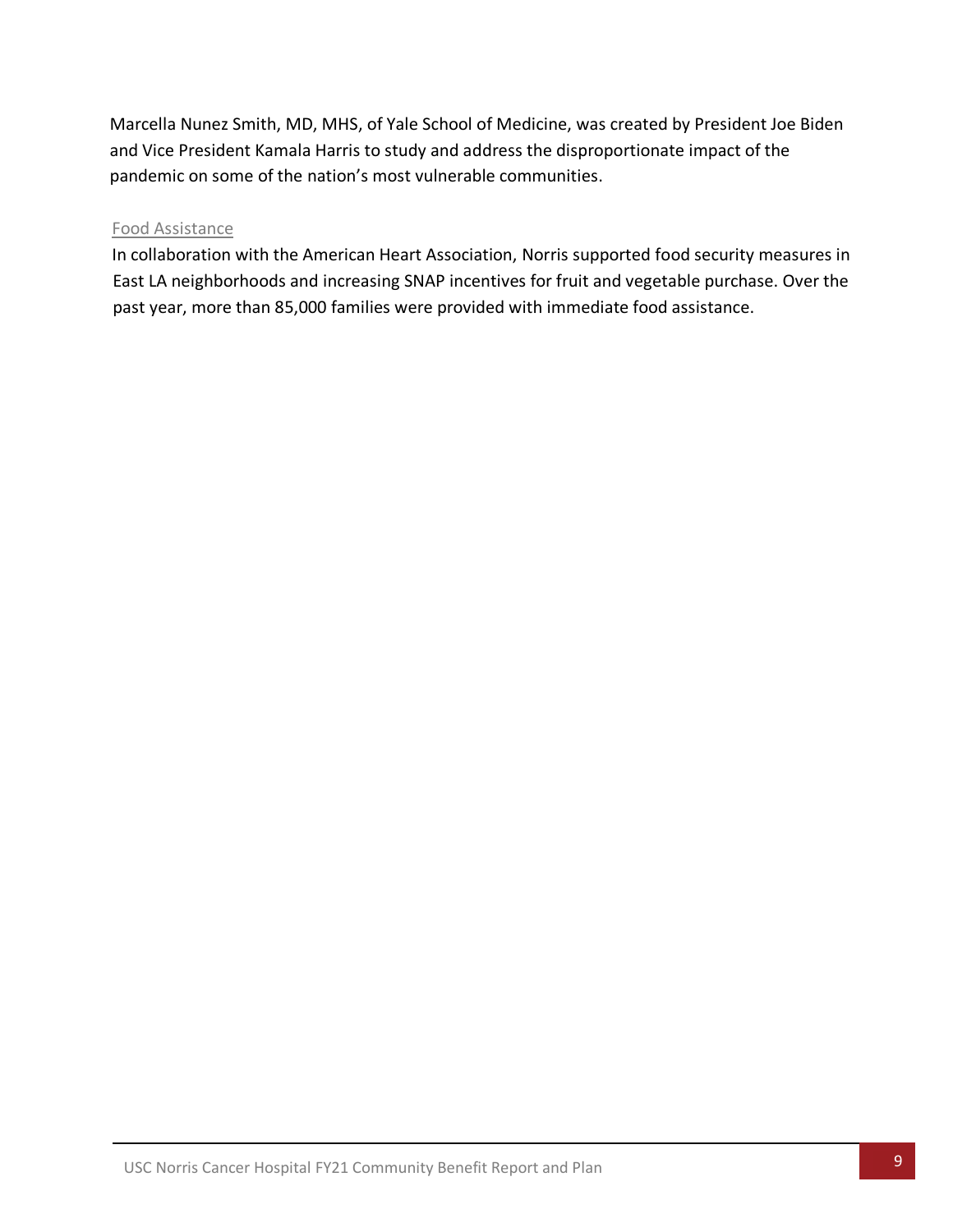# <span id="page-14-0"></span>**Community Benefit Services Summary FY21**

### **Accomplishments in FY21 (July 1, 2020 to June 30, 2021)**

Community benefit services promote health and healing and are focused on addressing the identified unmet health needs of the community. For a program or service to be considered a community benefit it must: improve access to health care; or enhance the health of the community; or advance medical or health care knowledge; or reduce the burden of government or other nonprofit community efforts. Due to COVID-19, some of our annually supported programs and events were postponed. Other programs were transferred from in person events to virtual meetings to allow for social distancing.

### **Community Health Improvement Services**

*Definition: activities carried out to improve community health, available to the public, which address a community need.* 

#### **Community Health Education**

- USC Norris Cancer Hospital hosted education seminars and workshops open to the public and provided health education informational materials.
- Public health education in the media and community health awareness events were conducted to encourage healthy behaviors, and prevent and treat cancer.
- Support groups were open to the public and offered free of charge. They included:
	- o Adolescent and Young Adult Cancer Support Group for Parents and Caregivers
	- o Bladder Cancer Support Group
	- o Prostate Cancer Support Group
- Public health education in the media and community health awareness events were conducted to encourage healthy behaviors and prevent chronic diseases.
- The Patient Perspective Series explored the cancer journey from diagnosis to survivorship and built community among cancer patients and their loved ones. Cancer patients and survivors shared their firsthand experiences through art, literature and speeches to inspire and inform audiences about their journey.
- I AM Program provides a virtual opportunity for AYA patients to create music during their chemotherapy treatment cycle and meaningfully impact anxiety, depression, somatic symptoms, and resilience.
- $\bullet$  USC Norris held its 31<sup>st</sup> annual Festival of Life in a virtual format.
- USC Norris Image Enhancement Center is designed to help men and women cope with cosmetic and physical challenges related to undergoing chemotherapy and/or radiation therapy. Specialty services include wigs, breast prosthesis, and mastectomy bra fittings by certified fitters, as well as non-metallic deodorant and sunblock and skin care products, all offered at below retail market pricing.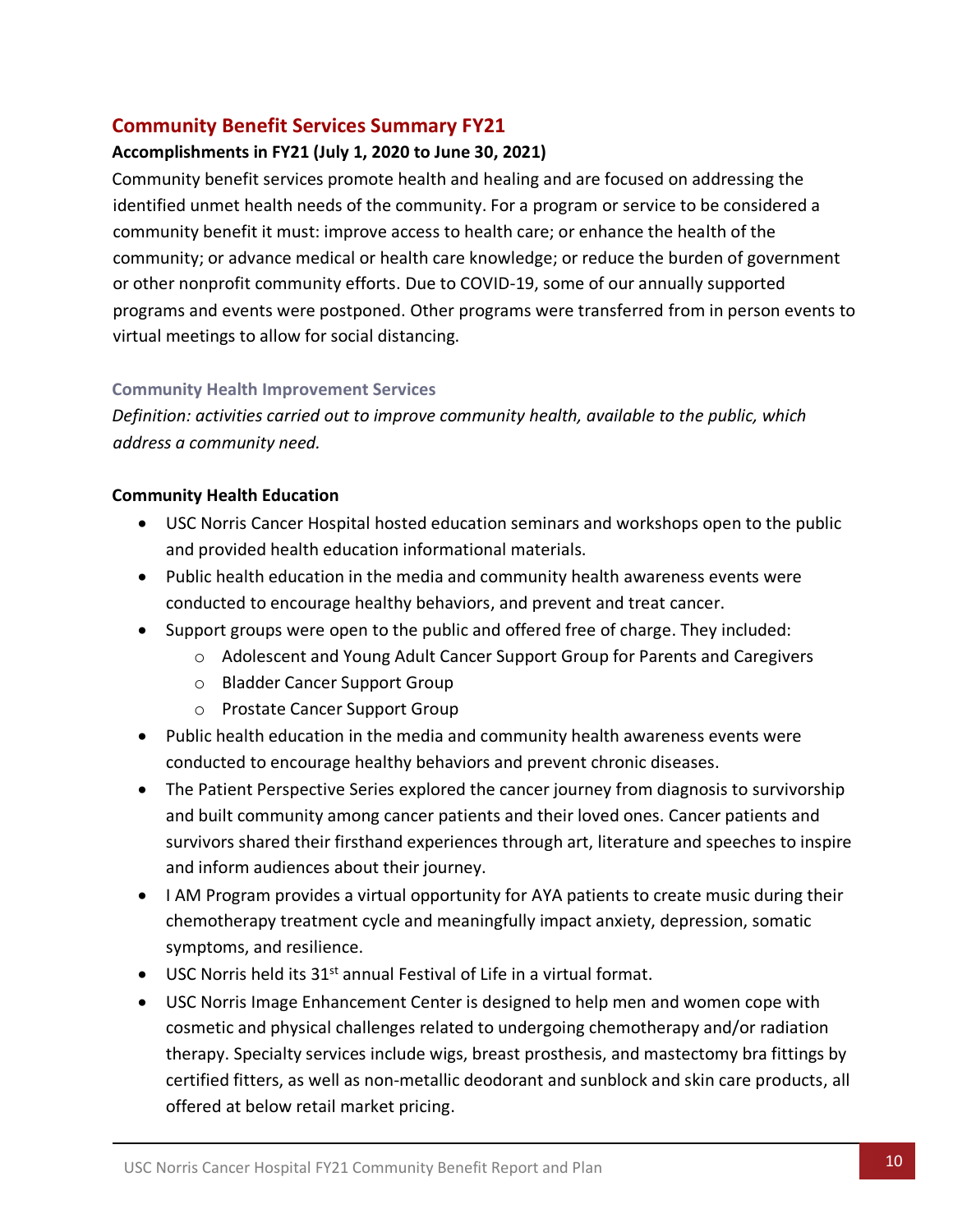• USC Norris and Keck Medicine of USC partnered with other leading health systems in the BetterTogether.Health Public Service Campaign, a multi-media educational campaign: *Get Back to Your Doctor. Your Health. Your Joy. We Love a Healthy LA.*

### **Health Care Support Services**

- Transportation vouchers were made available to patients and families for whom accessing transportation is a barrier to obtaining care.
- Keck Medicine of USC provided access to an electronic health library available to the public on its website. The site provided information on health conditions, wellness and prevention.
- *CancerHelp* is a computer-based cancer education program from the National Cancer Institute. This program is available to patients, staff and the public.
- The Patient Education and Community Outreach Center (PEOC) and Jennifer Diamond Cancer Resource Library is a state-of-the-art facility with print and electronic cancer education and resource materials devoted to patients, their families and community members seeking information on cancer. The center also provided outreach activities and conducted informational programs.
- The Patient Assistance program assisted 256 individuals in managing their medications.
- In partnership with USC Norris Comprehensive Cancer Center, USC Norris is establishing Cancer Wellness HUBs in the greater Los Angeles area. The Cancer Wellness HUBs will be situated within diverse communities. USC Norris staff will enhance community engagement and provide a local resource for cancer-related education and navigation support for cancer services, ranging from prevention to survivorship.

### **Health Professions Education**

*Definition: education programs for physicians, nurses, nursing students, and other health professionals.*

### **Graduate Medical Education**

The USC Hospitals are clinical settings for Interns, Residents and Fellows from the USC Keck School of Medicine. Clinical faculty at the Keck School of Medicine directs a broad range of accredited residency and fellowship training programs. The hospital offered guests lectures presented to the at-large community and to health sciences students in Southern California, including:

- Clinical Chart Review Seminar for 92 practitioners
- 200 practitioners participated in the Interprofessional Education Day, promoting collaboration across disciplines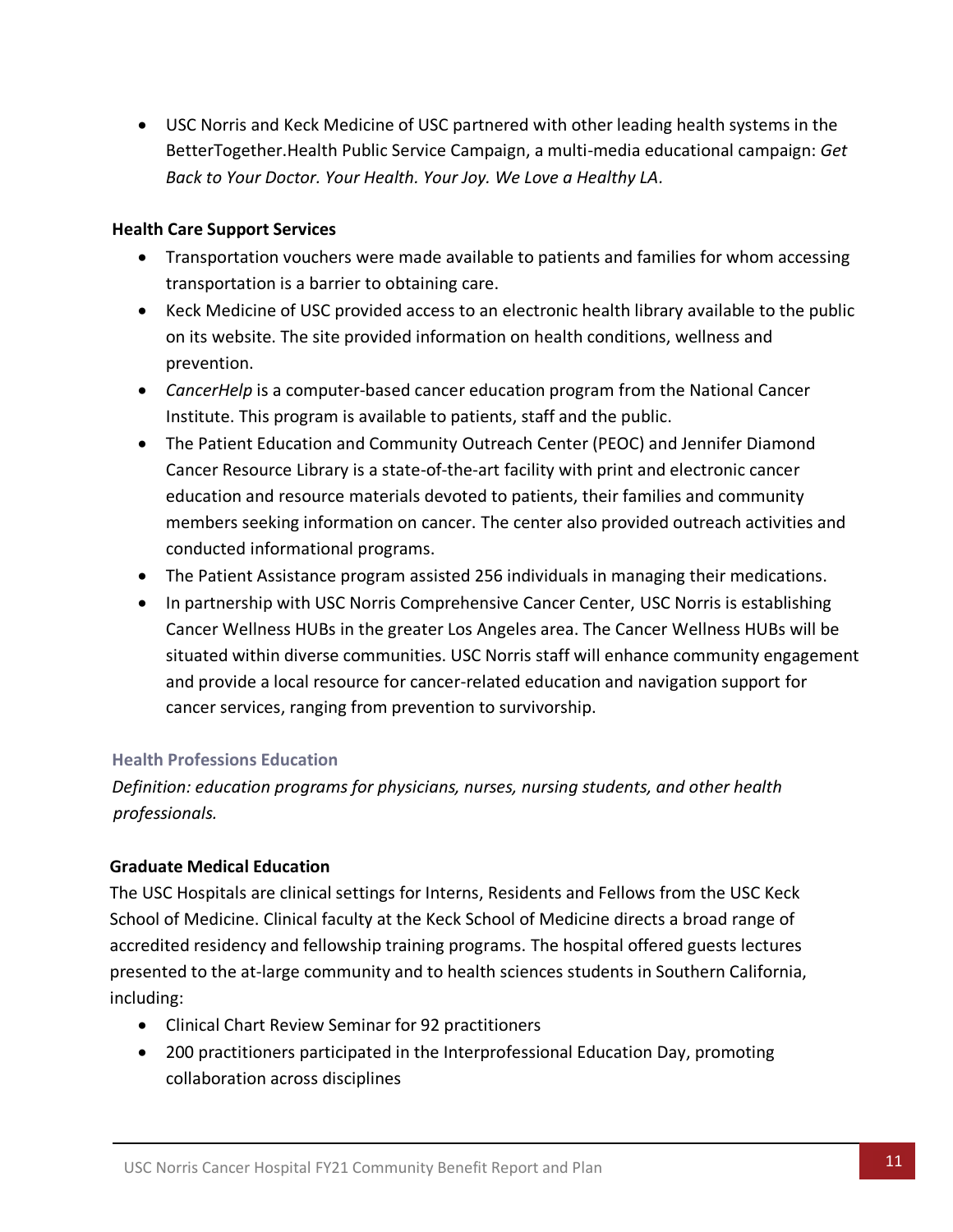• In partnership with the American Heart Association, the hospital brought together over 120 practitioners from hospitals, medical practices and health service organizations through the virtual *Target: BP Symposium*

#### **Other Health Professions Education**

USC Norris welcomed numerous health professionals in FY21. Occupational Therapy students and USC Pharmacy students were educated and performed their clinical hours and/or internship rotations.

#### **Research**

*Clinical and community health research, and studies on health care delivery that are generalizable, shared with the public and funded by the government or a tax-exempt entity; does not include the costs of proprietary research.*

Clinical trials take place at the USC Health Sciences Campus. Administration and oversight are provided for all research studies that involve hospital patients and facilities. Much of the research performed is made possible by grants and other philanthropic support. In compliance with Federal regulations, research expenses are reported after applying the restricted research specific offsetting funding revenue.

#### **Cash and In-Kind Donations**

*Definition: funds and in-kind services donated to community groups and nonprofit organizations.*

#### **Cash Donations**

Funds were donated to nonprofit community groups and local organizations. The support of these organizations furthered the hospital's mission and addressed the community health needs identified through the CHNA.

#### **In-Kind Donations**

Medical equipment/supplies donated to the Republic of Armenia.

#### **Community Benefit Operations**

*Definition: direct and indirect costs associated with assigned staff, community health needs assessments, community benefit planning, tracking, reporting, evaluating and operations.* 

In FY21, funding supported:

- Community benefit staff salary, benefits and expenses
- Administrative support for community benefit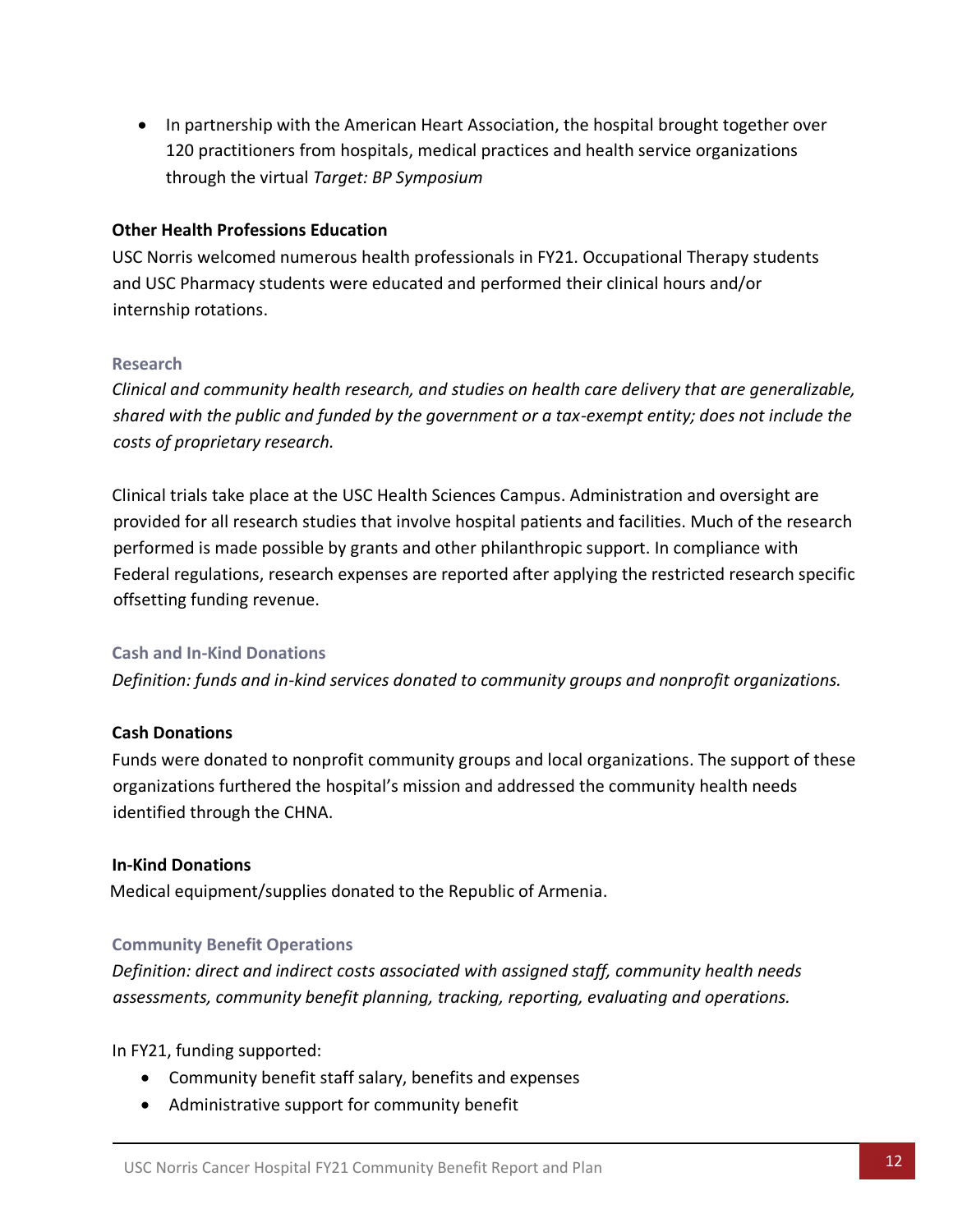• Community benefit consultant

#### **Community Building Activities**

*Definition: activities that support community assets by offering the expertise and resources of the hospital organization. These activities may address the root causes of health problems or the determinants of health, such as education, homelessness, poverty and the environment.*

#### **Workforce Development**

The Dermatology Pipeline Program engaged 440 students in grammar schools, high schools, undergraduate programs, and medical schools who have an interest in dermatology. The goal is to expose students to Dermatology at an early age and pair up the students with mentors at Norris Hospital.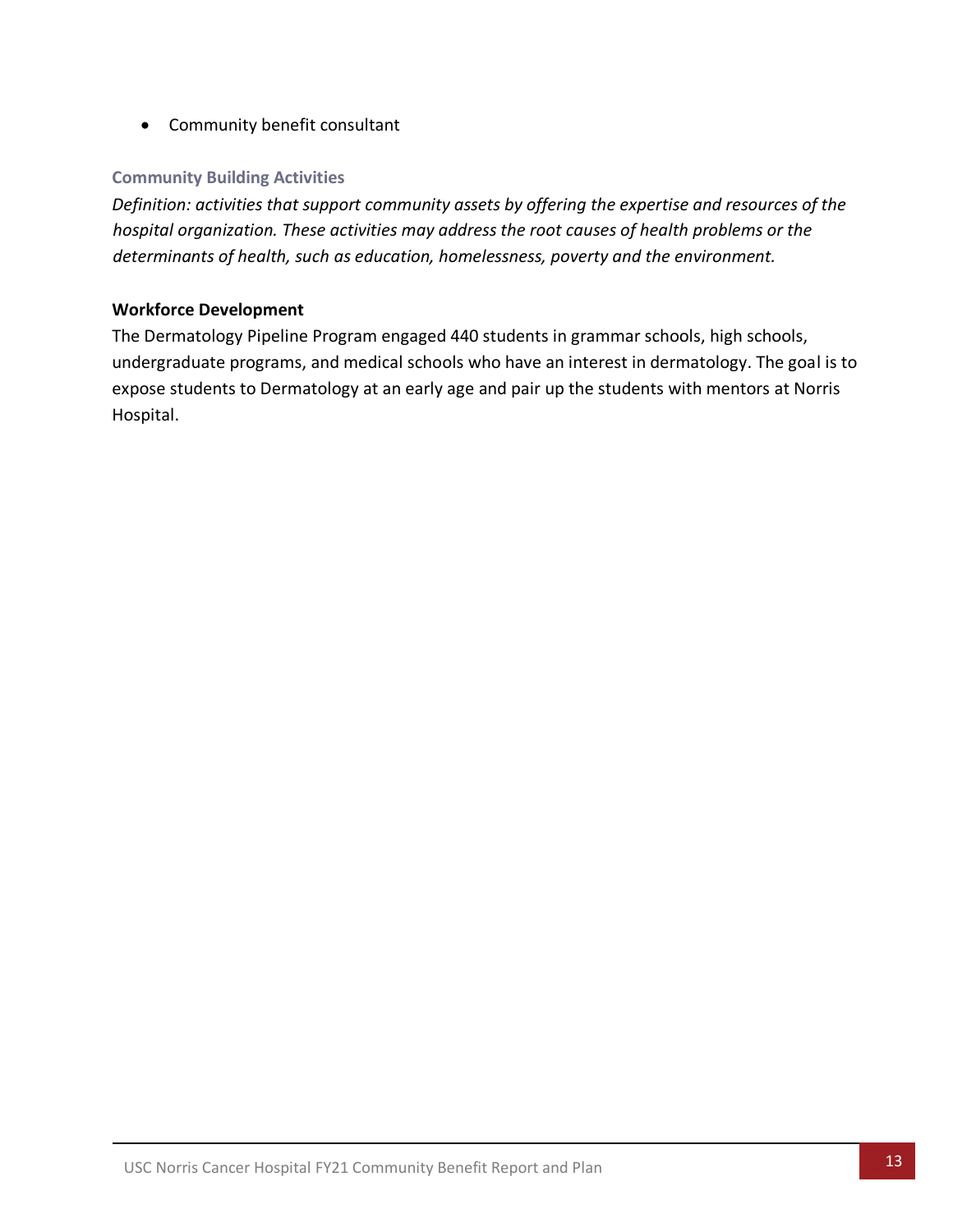# <span id="page-18-0"></span>**Financial Summary of Community Benefit**

The USC Norris Cancer Hospital financial summary of community benefit for FY21 (July 1, 2020 to June 30, 2021) is summarized in the table below. The Hospital's community benefit costs are in compliance with Internal Revenue Service instructions for Form 990 Schedule H and are based on the Medicare cost report adjusted for the Form 990 reporting period.

| <b>Community Benefit Categories</b>                                           | <b>Net Benefit</b> |
|-------------------------------------------------------------------------------|--------------------|
| Charity Care/Financial Assistance <sup>1</sup>                                | \$1,379,827        |
| Unpaid Costs of Medi-Cal <sup>2</sup>                                         | \$8,421,963        |
| Unpaid cost of Indigent Care <sup>2</sup>                                     | \$404,038          |
| Education and Research <sup>3</sup>                                           | \$2,801,144        |
| Other for the Broader Community <sup>4</sup>                                  | \$356,115          |
| <b>Total Community Benefit Provided Excluding Unpaid Costs</b><br>of Medicare | \$13,363,077       |
| Unpaid Costs of Medicare <sup>2</sup>                                         | \$15,358,335       |
| <b>Total Quantifiable Community Benefit</b>                                   | \$28,721,412       |

<sup>&</sup>lt;sup>1</sup> Financial Assistance includes traditional charity care write-offs to eligible patients at reduced or no cost based on the individual patient's financial situation. Financial Assistance or Charity Care does not include costs for patients who had commercial insurance, but could not afford their out-of-pocket costs.

 $2$  Unpaid costs of public programs include the difference between costs to provide a service and the rate at which the hospital is reimbursed.

<sup>&</sup>lt;sup>3</sup> Costs related to the health professions education programs and medical research that the hospital sponsors.

<sup>4</sup> Includes non-billed programs such as community health education, screenings, support groups, clinics, support services and community benefit operations.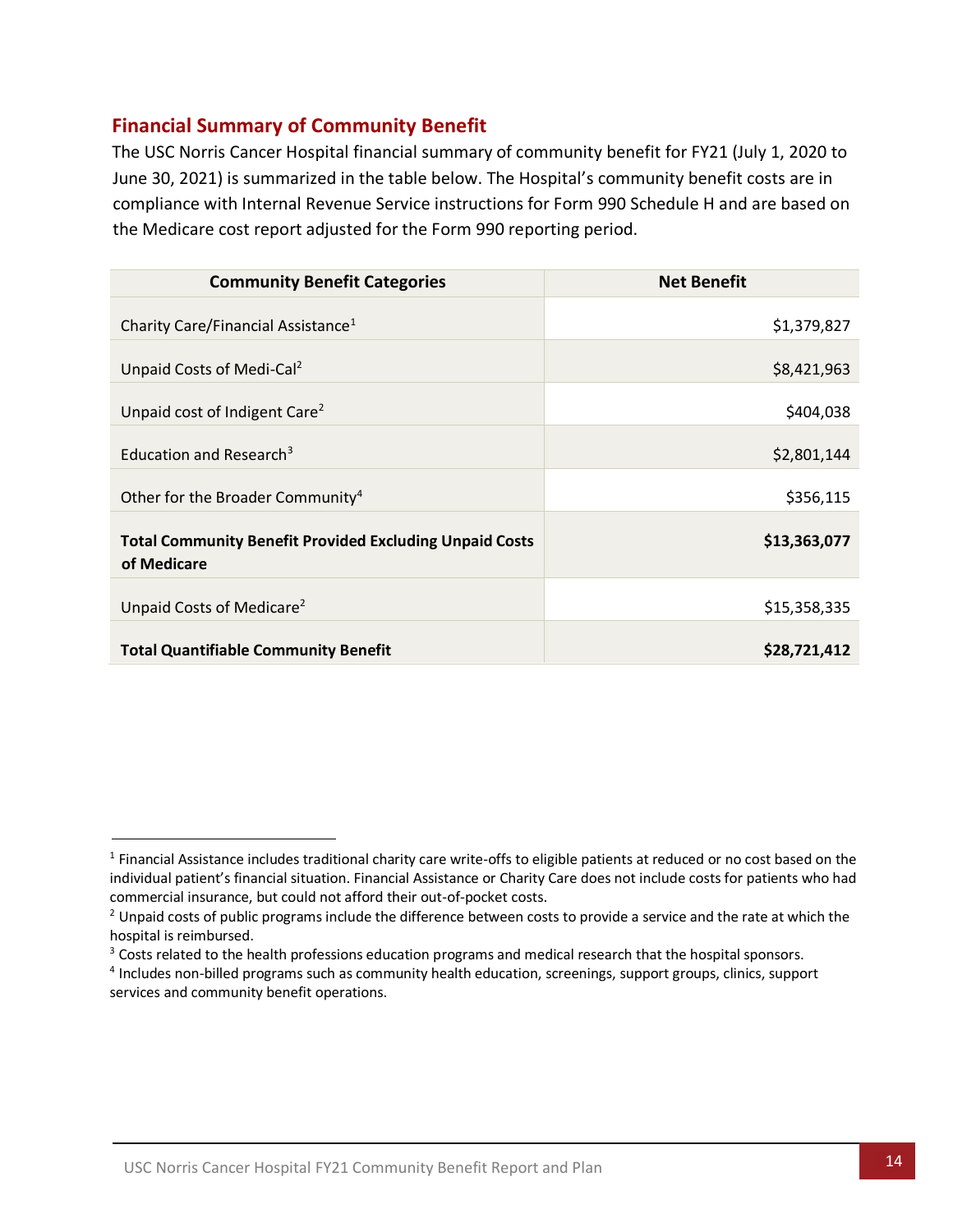# <span id="page-19-0"></span>**Community Benefit Plan FY22**

USC Norris continues to implement activities and programs to address the priority needs in our service area. Given the current unprecedented times as a result of COVID-19, USC Norris anticipates some FY22 plans may be modified due to urgent community needs and situational restrictions that may limit how we are able to support the health and wellbeing of at-risk individuals and families in the hospital service area.

### <span id="page-19-1"></span>**Significant Needs the Hospital Intends to Address**

USC Norris intends to take actions to address the following health needs that were identified in the FY19 CHNA and detailed in the FY20-FY22 Implementation Strategy:

- Cancer care and treatment
- Overweight and obesity
- Preventive practices

### **Health Need: Cancer Care and Treatment**

### **Strategy**

Increase access to programs to reduce the impact of cancer on health and increase the focus on early detection, prevention and treatment education.

### **Actions**

- 1. Through our ongoing partnership with the Leukemia & Lymphoma Society, USC Norris will offer health education and outreach to the greater Los Angeles community.
- 2. Norris Cancer Survivorship series will showcase the exceptional work of artists diagnosed with cancer and provides opportunity for patients to share their stories as cancer survivors to patient, families, staff and faculty.
- 3. Norris Cancer Hospital's Annual Festival of Life will increase awareness of cancer survivorship. The Festival will host leading cancer organizations and support groups to promote health education on a variety of topics related to health and wellness, cancer management, healthy eating, and physical activity.
- 4. The Image Enhancement Center at USC Norris Cancer Hospital will assist with appearance and body issues for men and women as a result of cancer treatment. Services will continue to be open to the community and include mastectomy prosthesis fittings.
- 5. Design and implement strategies to foster a welcoming environment for LGBTQ community members facing cancer and treatment.
- 6. Host health and wellness fairs, including screenings at the Mariachi Festival, Skid Row Carnival of Love, and Taste of Soul.
- 7. Provide funding and in-kind support to encourage cancer prevention and treatment.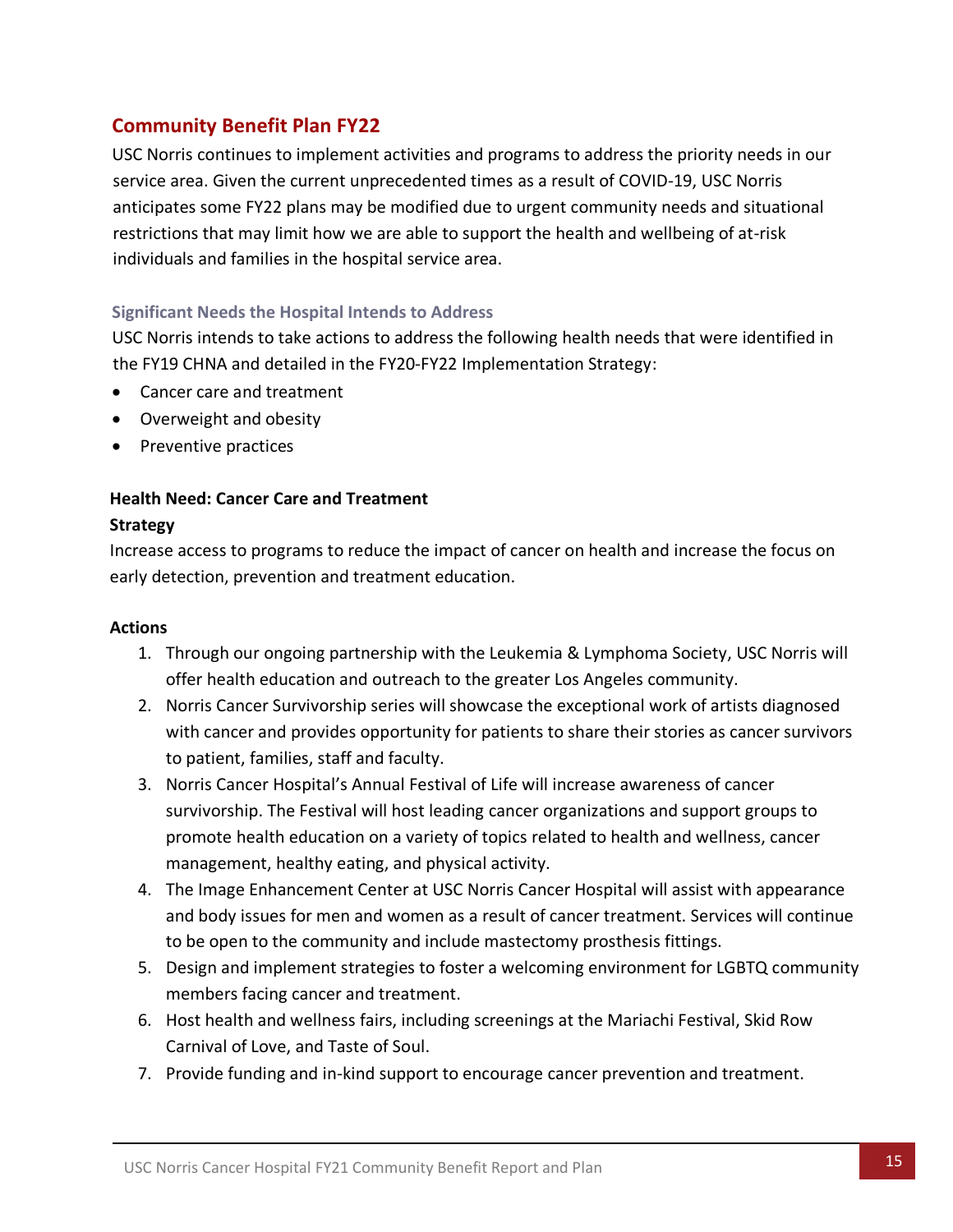# **Health Need: Overweight and Obesity**

# **Strategy**

Expand access to services that will impact overweight and obesity in Los Angeles County.

# **Actions**

- 1. Offer community health education, community lectures, presentations and workshops.
- 2. Ensure equitable and inclusive care of lesbian, bisexual, transgender and queer (LGBTQ) community members facing overweight and obesity issues and concerns.
- 3. In conjunction with the American Heart Association and Hazard Park Recreation Center, USC Norris will provide a reoccurring free produce market, *A Tu Salud*, to help address food access and affordability for the surrounding community. In addition, the hospital will host a weekly Farmers Market to provide fresh fruits and vegetables for the local community and donate fresh fruits and vegetables to local families in need.
- 4. AmeriCorps Interns will lead ongoing nutritional workshops within the local community.
- 5. In collaboration with the American Heart Association, USC Norris Cancer Hospital will continue the innovative school-based Teaching Garden program that educates students on healthy lifestyle habits and eating habits.
- 6. Provide funding and in-kind support to increase overweight and obesity awareness and access to care.

# **Health Need: Preventive Practices**

# **Strategy**

Expand availability and access to preventive care practices and increase compliance with preventive care recommendations, including screenings, immunizations, and lifestyle and behavior changes.

# **Actions**

- 1. Collaborate with the Department of Dermatology to provide the Los Angeles Fire Department with free skin cancer screenings.
- 2. Host health and wellness fairs, including screenings at the Mariachi Festival, Skid Row Carnival of Love, and Taste of Soul.
- 3. In collaboration with the Street Medicine program at Keck School of Medicine of USC, the hospital will address the circumstances that undermine the physical well-being of the community's homeless population.
- 4. Provide education and resources focused on healthy living and disease prevention.
- 5. Increase access to primary and specialty care through telehealth screenings in partnership with safety net clinics and hospitals in the Los Angeles Region through the California Telemedicine Network.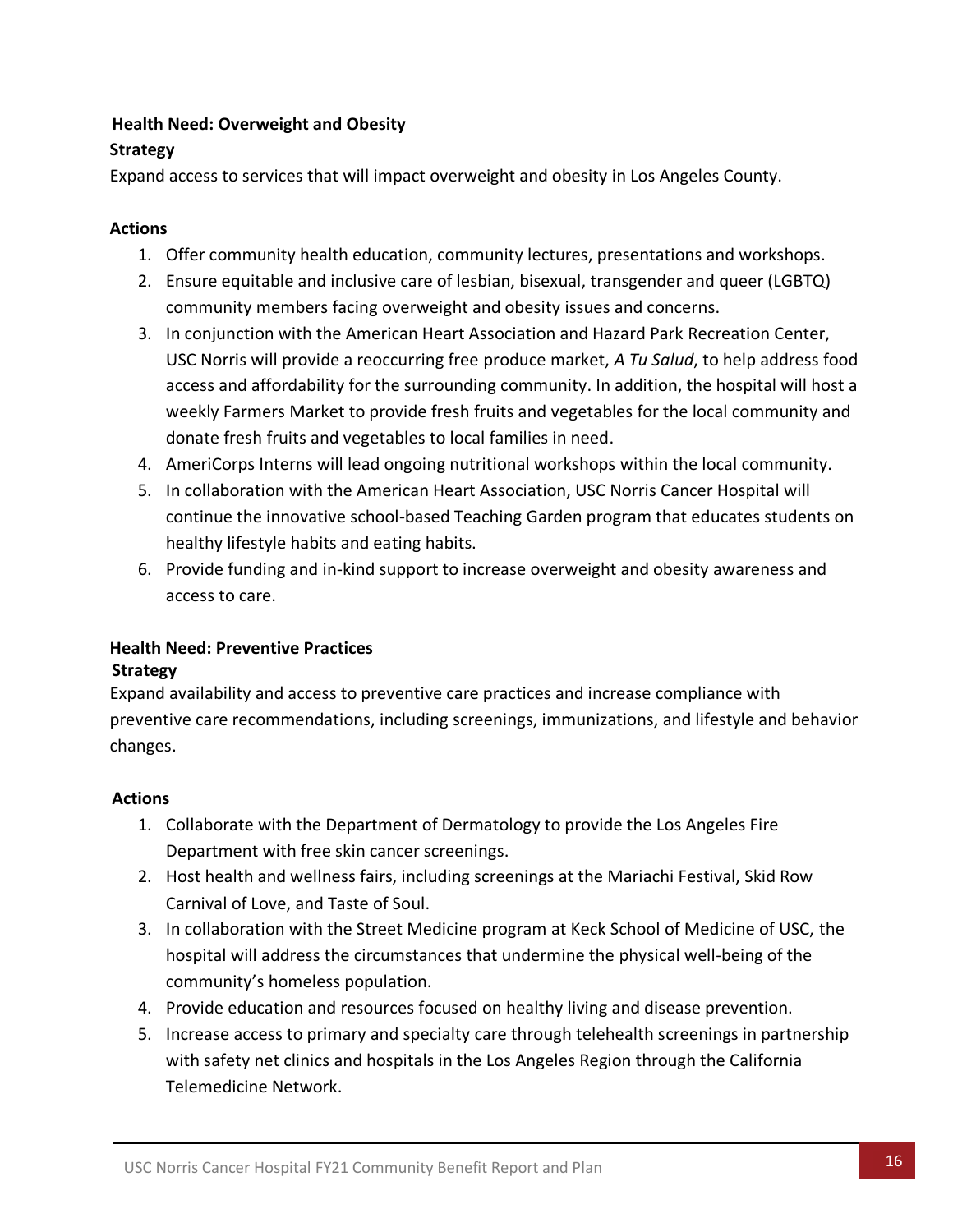- 6. Ensure staff members are equipped with the skills and knowledge to provide nondiscriminatory patient-centered preventive care.
- 7. Provide funding and in-kind support to increase preventive health screenings.

### <span id="page-21-0"></span>**Needs the Hospital Will Not Address**

Taking existing hospital and community resources into consideration, USC Norris will not directly address the remaining health needs identified in the CHNA including access to health care, chronic diseases (other than cancer), housing and homelessness, mental health, and sexually transmitted infections. USC Norris chose to concentrate on those health needs that can most effectively be addressed, given the organization's capabilities. USC Norris will continue to look for opportunities to address community needs and provide assistance where we can make a meaningful contribution.

### <span id="page-21-1"></span>**Evaluation of Impact**

USC Norris Cancer Hospital will monitor and evaluate the programs and activities outlined above. The reporting process includes collection and documentation of tracking measures, such as the number of people reached/served and collaborative efforts to address health needs.